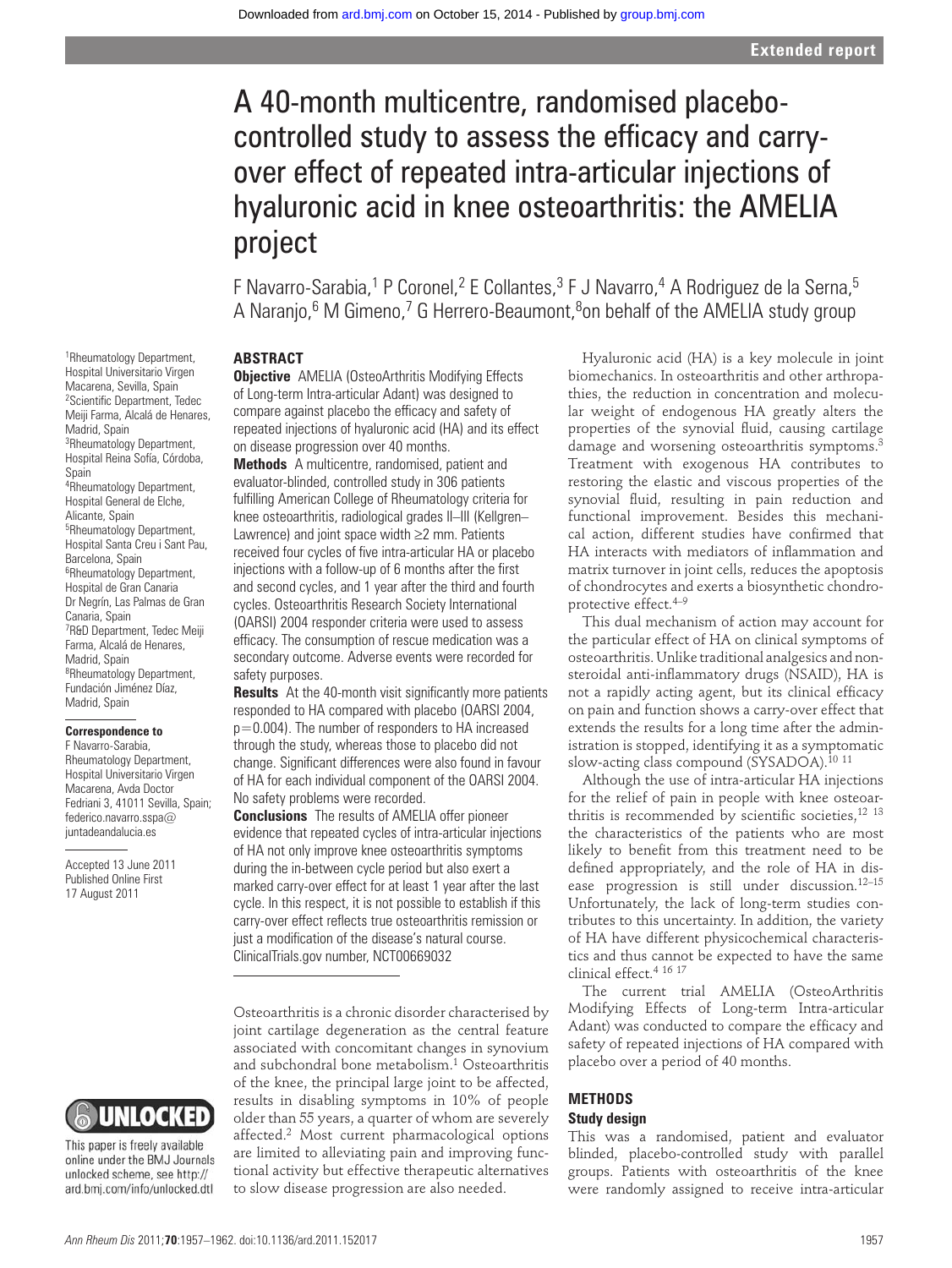### **Extended report**

injections of 2.5 ml 1% sodium hyaluronate with a mean molecular weight of 900 000 daltons, obtained through a fermentation process from strains of *Streptococcus zoopidemicus* (Adant; Tedec-Meiji Farma, Madrid, Spain) or placebo injections (2.5 ml of saline solution). The study consisted of four treatment cycles of five weekly injections each one. The follow-up periods were 6 months long after the first and second cycles and 1 year long after the third and fourth cycles, resulting in a total study duration of 40 months (figure 1). The repeated cycles were administered regardless of whether the patients had symptoms or not.

Both treatments were packaged identically in order to maintain the blinding conditions. A computer-generated randomised list was used to provide balanced blocks of four patients each. Allocation to treatment as well as efficacy and safety evaluation was performed by a blinded physician, while an unblinded physician was responsible for treatment administration. The injections were non-ultrasound guided and three approaches were permitted: medial/lateral (extended knee) and infrapatellar (flexed knee).

At the screening visit the patients were assessed by the blinded physician for fulfilment of the entry criteria, demographic characteristics and medical history. Knee radiographs were also obtained. Eligible patients were randomly assigned 1:1 to receive intra-articular injections of HA or placebo. In the case of bilateral affectation only the more symptomatic knee at baseline was considered for the study, although the other knee could be treated with the same assigned treatment. Patients with effusion had the joint aspirated before the administration of treatment. Concomitant medications for chronic pathologies other than osteoarthritis were also recorded. Acetylsalicylic acid (maximum 300 mg/day) for vascular prevention, paracetamol up to 4 g/day as rescue medication as well as short cycles of NSAID were permitted. However, for 24 h and 1 week before efficacy evaluation, patients were required to abstain from any paracetamol or NSAID, respectively. During the whole study period corticosteroid injections were not permitted in the target knee. Only two injections were allowed in the contralateral knee if necessary and no more than two injections per year in any other joint than the knee.

### **Patients' inclusion and exclusion criteria**

Eligible patients were men and women of at least 45 years of age with knee osteoarthritis in the medial tibiofemoral compartment according to the American College of Rheumatology<sup>18</sup> with grade II to III radiographic stage osteoarthritis<sup>19</sup> and minimum medial femorotibial joint space width of the target knee of 2 mm or greater. Patients were required to have pain of 55 mm or greater on a visual analogue scale (VAS) at any time during the week before inclusion.

Main exclusion criteria were body mass index greater than  $32 \text{ kg/m}^2$ , a history of trauma or surgery in the target knee, arthroscopy surgery during the year before inclusion, joint inflammatory diseases and/or microcrystalline arthropathies, coagulation/platelet disorders or any concomitant disease that could interfere with the evaluation. The administration of intraarticular steroids in the previous 3 months, HA injections during the past year or NSAID treatment during 2 weeks before inclusion were also reasons for exclusion.

### **Evaluation of efficacy**

The primary efficacy outcome was the percentage of subjects with a clinical response according to Osteoarthritis Research Society International (OARSI) 2004 criteria<sup>20</sup> at the end of follow-up. Patients were classified as responders if the pain or physical function score decreased at least 50% and at least 20 mm on the VAS, or if two of the following three findings were recorded: a decrease in pain of at least 20% or at least 10 mm on the VAS, a decrease in physical function of at least 20% and at least 10 mm on the VAS, or an increase in the score of the patient's global assessment by at least 20% and at least 10 mm on the VAS.

Secondary outcomes included the percentage of subjects with clinical response according to OMERACT–OARSI criteria at each follow-up visit; each component of OMERACT–OARSI (reduction in pain, improvement in function using the Western Ontario and McMaster Universities Osteoarthritis Index function subscale and in patients' global assessment (all of them measured using VAS) and consumption of rescue medication for osteoarthritis (paracetamol and NSAID) throughout the study).

### **Evaluation of safety**

Treatment safety and tolerability was evaluated based on the incidence and type of adverse events (with special attention to allergic reactions such as skin rash, urticaria, pruritus, swelling and/or erythema) and the results of blood laboratory tests and physical examinations throughout the duration of the study. Safety analyses were performed in those patients who received at least one intra-articular injection (safety population).

### **Statistical methods**

The study was designed to have a statistical power of 80% to detect a difference of at least 20% of patients responding to treatment compared with placebo (expected response rate up to  $30\%$ ), with a two-sided significance level of less than  $5\%$ . Given the specified statistical power and assuming up to a  $40\%$  dropout rate, the study was planned to include a total of 300 patients (150 per treatment arm).



5 i.a. injections HA/Placebo

 **Figure 1** Study diagram. HA, hyaluronic acid; i.a., intra-articular.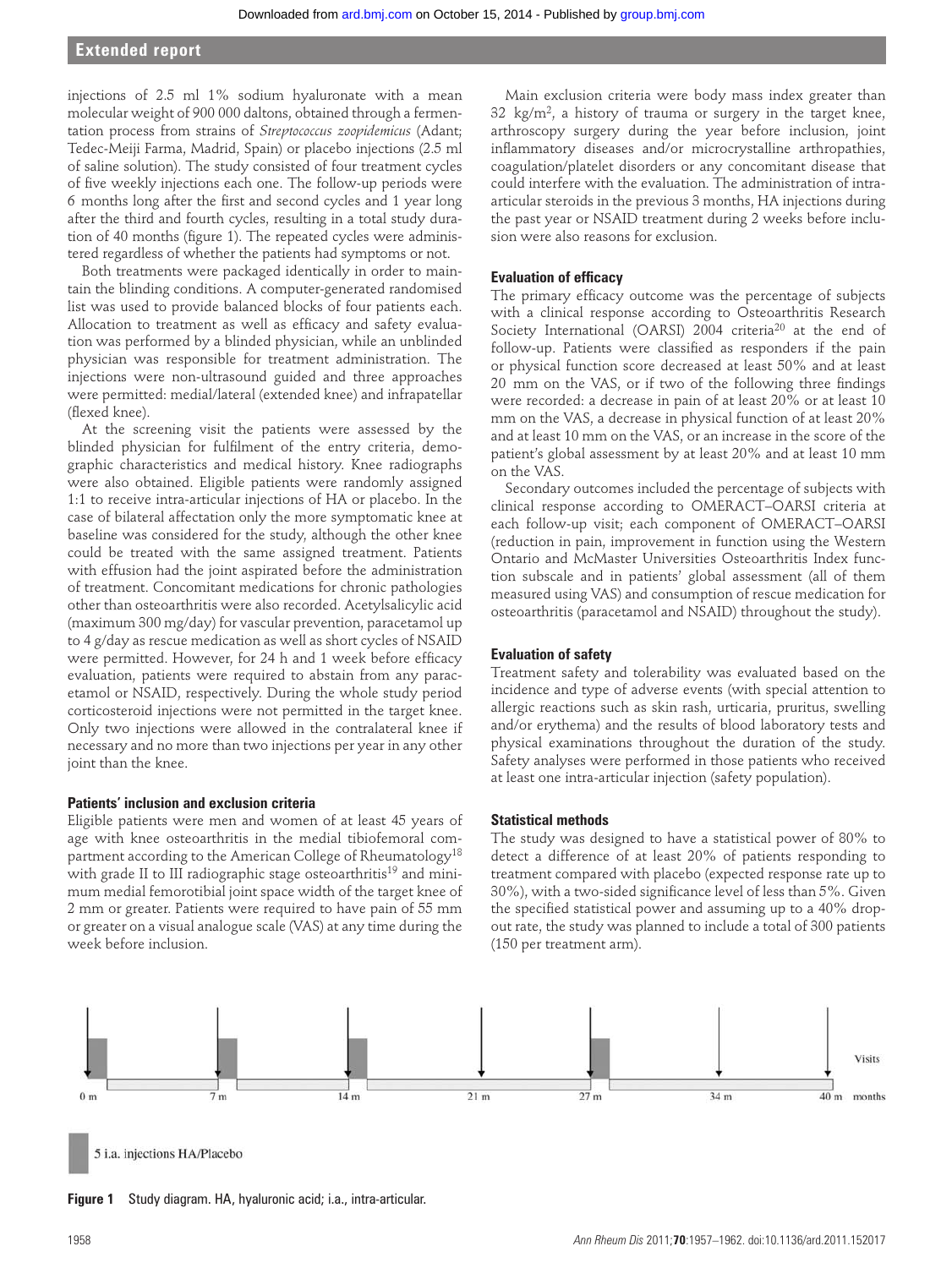For quantitative variables, mean, median, SD, maximum and minimum values were calculated. Student's t test was used to compare independent variables following a normal distribution and the Mann–Whitney U test was used if the applicability conditions were not present. Qualitative variables were expressed as total number and relative frequencies. Pearson's  $\chi^2$  test was used for comparisons of frequencies between groups.

The main study population included all randomly assigned patients with at least one efficacy assessment after randomisation (the modified intention-to-treat population). A sensitivity analysis was performed to assess the imputation method for handling missing data using the mixed method of repeated measures and the last observation carried forward. The last observation carried forward proved to be the more conservative method and was then applied. All statistical tests were performed using SAS software version 9.2.

### **RESULTS**

#### **Disposition of patients and demographic characteristics**

Recruiting started in October 2003 and the last follow-up was performed on July 2009. The 19 participating centres screened a total of 446 patients, of whom 140 (31.4%) were screening failures. Five patients did not provide any efficacy data after randomisation and were not included in the analysis of efficacy, leaving a total of 301 patients in the intention-to-treat population. A total of 109 and 94 patients receiving HA or placebo, respectively, completed the study (figure 2).

The clinical and demographic characteristics of the patients did not differ at baseline (table 1). Overall, the great majority of the patients were women (83.7%) the mean age was 63.4 years, with a body mass index of 28.6. The mean duration of knee osteoarthritis was 7.5 years and a mean joint space width value of 3.5 mm. A total of 77.85% of HA patients and 82.24% in the placebo group had bilateral osteoarthritis (p=0.341). Of them, 55.17% of HA patients and 56.02% of the placebo group (p=0.7992) were also treated in the contralateral knee. No differences between groups were found related to the administration approach.

### **Treatment efficacy**

At the end of follow-up (40 months) significantly more patients receiving HA responded to treatment in comparison with

|        | <b>Table 1</b> Demographic and baseline clinical characteristics of study |
|--------|---------------------------------------------------------------------------|
| groups |                                                                           |

|                                                   | $HA (n=153)$ | Placebo $(n=153)$ |
|---------------------------------------------------|--------------|-------------------|
| Women, n (%)                                      | 128 (83.7)   | 128 (83.7)        |
| Age, years (mean (SD))                            | 63(8.2)      | 63.9(8.9)         |
| BMI, $kq/m^2$ (mean (SD))                         | 28.4(2.7)    | 28.7(2.6)         |
| Duration knee osteoarthritis, years (mean (SD))   | 6.9(6.8)     | 8.1(8.4)          |
| Osteoarthritis baseline characteristics           |              |                   |
| Pain, VAS 0-100 (mean (SD))                       | 69.7 (11.1)  | 71.2 (11.2)       |
| Morning stiffness, $<$ 30 min (n $\binom{9}{0}$ ) | 142 (92.8)   | 133 (86.9)        |
| Joint crackles, n (%)                             | 141 (92.2)   | 138 (90.2)        |
| Kellgren-Lawrence grade, n (%)                    |              |                   |
| Ш                                                 | 108 (70.6)   | 114 (74.5)        |
| Ш                                                 | 45 (29.4)    | 39(25.5)          |
| Joint space width, mm (mean (SD))                 | 3.5(0.82)    | 3.5(0.89)         |
| WOMAC, VAS 0-100 (mean (SD))                      |              |                   |
| Total                                             | 55.7 (15.5)  | 58.2 (14.7)       |
| Pain                                              | 56.0 (16.7)  | 56.7 (15.2)       |
| <b>Stiffness</b>                                  | 54.8 (23.0)  | 54.8 (22.4)       |
| <b>Function</b>                                   | 57.1 (17.0)  | 59.1 (15.1)       |

 BMI, body mass index; HA, hyaluronic acid; VAS, visual analogue scale; WOMAC, Western Ontario and McMaster Universities Osteoarthritis Index.



 **Figure 2** Patients' disposition for clinical assessment. JSW, joint space width.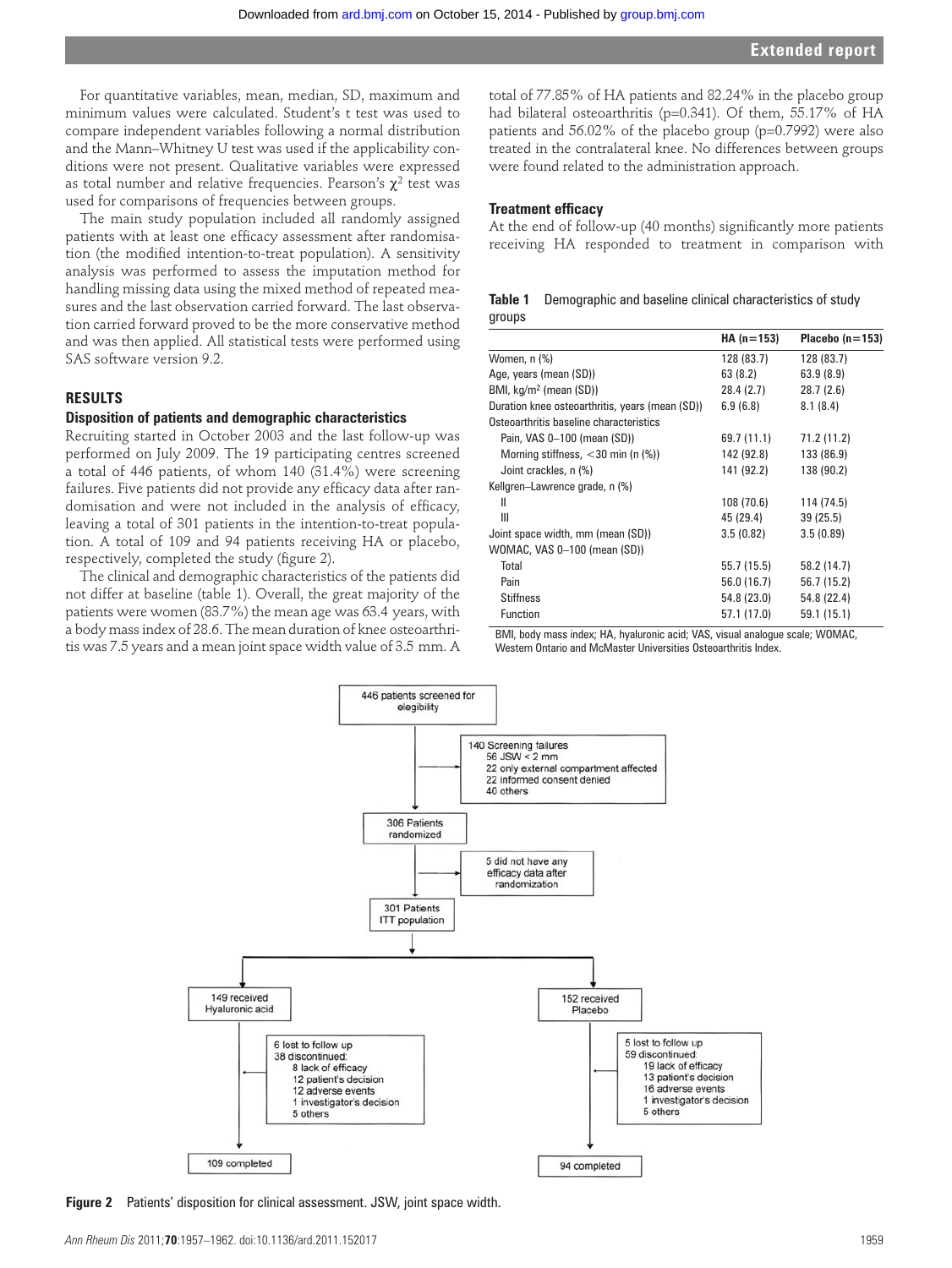Downloaded from [ard.bmj.com](http://ard.bmj.com/) on October 15, 2014 - Published by [group.bmj.com](http://group.bmj.com/)



 **Figure 3** Evolution of responders Osteoarthritis Research Society International, 2004. HA, hyaluronic acid.

| <b>Table 2</b> Summary of results from primary and secondary outcomes |
|-----------------------------------------------------------------------|
| assessment (intention-to-treat population)                            |

|                                                             | НA<br>$(n=149)$ | <b>Placebo</b><br>$(n=152)$ | p Value   |
|-------------------------------------------------------------|-----------------|-----------------------------|-----------|
| Primary outcome                                             |                 |                             |           |
| Responders OARSI 2004<br>at end of follow-up, n (%)         | 120 (80.5)      | 100 (65.8)                  | 0.004     |
| Secondary outcomes                                          |                 |                             |           |
| Responders OARSI 2004 at each cycle assessments, n (%)      |                 |                             |           |
| 7 months                                                    | 106(71.1)       | 103 (67.8)                  | 0.525     |
| 14 months                                                   | 114 (76.5)      | 99 (65.1)                   | 0.030     |
| 21 months                                                   | 116 (77.9)      | 103 (67.8)                  | 0.049     |
| 27 months                                                   | 116 (77.9)      | 103 (67.8)                  | 0.049     |
| 34 months                                                   | 121 (81.2)      | 99 (65.1)                   | 0.002     |
| Pain or function reduction 50%<br>(20 mm), n (%)            | 97(65.1)        | 79 (52.0)                   | 0.021     |
| Overall pain reduction 20%<br>$(10 \text{ mm})$ , n $(\%)$  | 118 (79.2)      | 103 (67.8)                  | 0.025     |
| Function improvement 20%<br>$(10 \text{ mm})$ , n $(\%)$    | 105(70.5)       | 88 (57.9)                   | 0.023     |
| Patient's global assessment<br>reduction 20% (10 mm), n (%) | 111 (74.5)      | 88 (57.9)                   | 0.002     |
| Mean consumption of<br>paracetamol, mg/day (SD)             | 408.8 (644.2)   | 451.4 (925.8)               | <b>NS</b> |

HA, hyaluronic acid; OARSI, Osteoarthritis Research Society International.

placebo according to OARSI 2004 criteria (p=0.004), the number of responders being 22% higher in HA group after the four treatment cycles (RR 1.22, 95% CI 1.07 to 1.41).

The number of responders to HA injections progressively increased after each treatment cycle (from 71.1% to 80.5%), whereas responses to placebo remained fairly stable (from 67.8% to 65.8%).

This progression gave results with strong statistical significance and differences between the two groups from the second until the last evaluation at 40 months (figure 3). Among those non-responders after the first cycle, up to 54% of HA and 38% of placebo patients evolved positively over the study. At the 40-month visit the number of responders in this subgroup was 54% with HA versus 31% in the placebo group, (p=0.026).

All of the OARSI components (pain, function and patient global assessment) were analysed at the end of the study, showing that

the degree of improvement in the HA group was significantly higher compared with placebo (p values 0.025, 0.023 and 0.002, respectively) (table 2).

A total of 26.8% of patients receiving HA did not complete the study compared with 38.2% in the placebo group. It is noteworthy that the number of losses due to lack of efficacy were significantly higher in the placebo group (p=0.027). The demographic and baseline characteristics of completers and dropouts were analysed, and no differences were found with the exception of age in the placebo group, with the completers being younger than the dropouts (p=0.047). Aspiration in the target knee was performed in 22.82% of patients in the HA group and 21.05% of the placebo group (p=0.712), with a median of two aspirations per patient in both groups during the overall study period.

Overall, rescue medication (paracetamol/NSAID) was consumed during the study by 71.1% and 71.7% of the HA and placebo patients, respectively. Paracetamol was consumed by 48% of the patients and the mean daily dose during the study experienced a 27% reduction in the HA group compared with baseline versus only a 4% reduction in the placebo group (table 2). A logistic regression analysis was performed with no differences between the HA and placebo (p=0.9129) groups, concluding that rescue medication did not interfere with the clinical assessment of patients.

### **Safety**

The number of patients who experienced at least one adverse event was the same in both treatment groups, with an overall frequency of 83.0%. Twenty-two patients (11 in each group) experienced a total of 29 related adverse events. Most of them were related to the study intervention, such as local bleeding, pain of mild intensity or allergic reaction, none of them was serious. The frequency and types of related adverse events are summarised in table 3. During the overall study period, there were no abnormalities in vital signs, clinical findings or laboratory parameters that could be considered as being related to the treatment. At the end of the study, 513 and 487 cycles were administered in the HA and placebo groups, respectively, providing a rate of 0.029 related adverse events per cycle in both groups.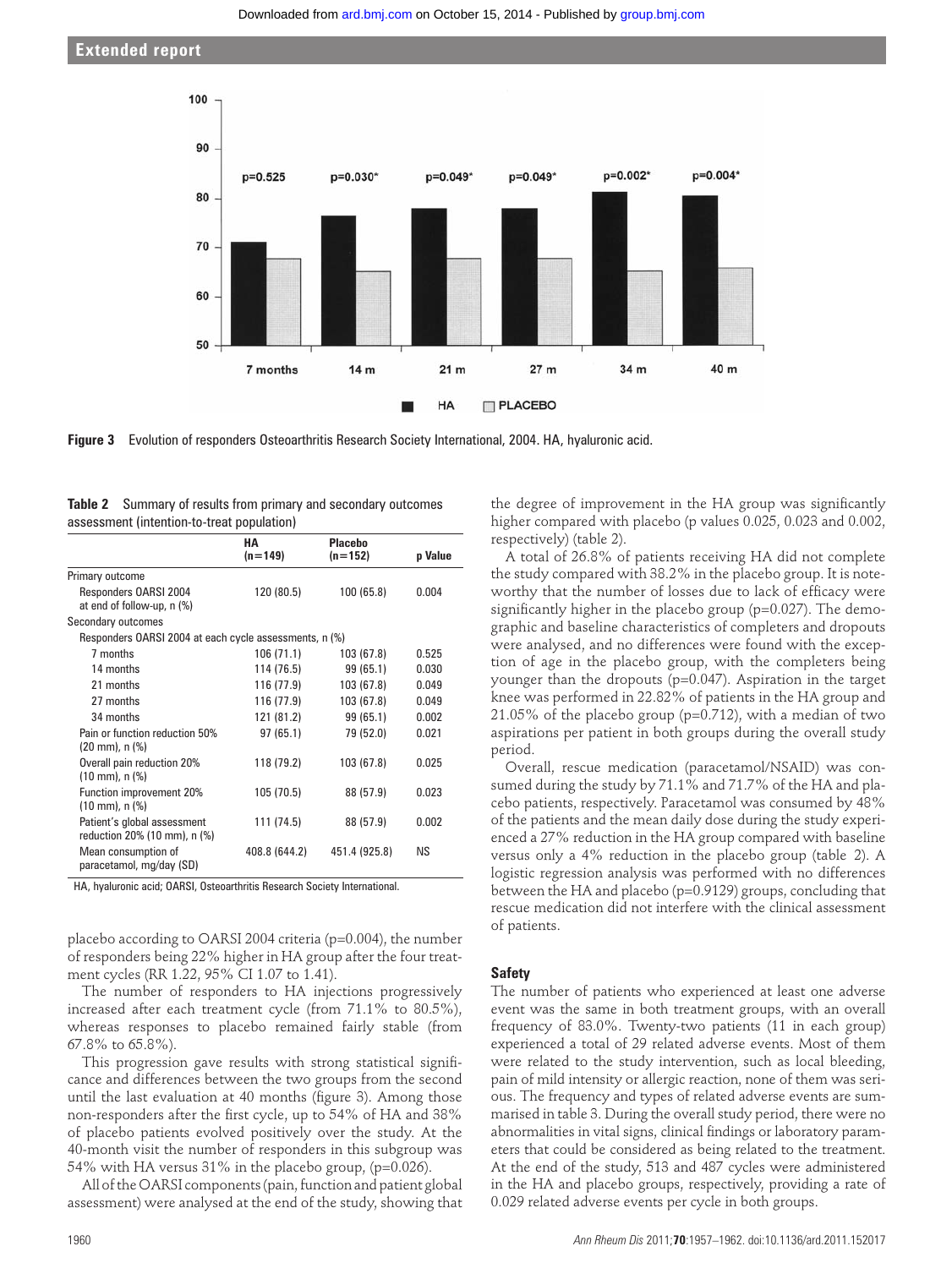|                                   |                                |                      | $HA (n=153)$         | Placebo $(n=153)$ |
|-----------------------------------|--------------------------------|----------------------|----------------------|-------------------|
| Related adverse events<br>(n (%)) |                                |                      | 15(9.8)              | 14(9.1)           |
| Mild                              |                                |                      | 7(4.6)               | 12(7.8)           |
| Moderate                          |                                | 8(5.2)               | 2(1.3)               |                   |
|                                   | $HA (n=153)$                   |                      | Placebo $(n=153)$    |                   |
|                                   | <b>Mild</b>                    | <b>Moderate</b>      | Mild                 | <b>Moderate</b>   |
| Allergic reaction                 | 2(1.3)<br>(1 rash, 1 swelling) | 1(0.7)<br>$(1$ rash) | 3(1.9)<br>$(3$ rash) | 0                 |
| Pain at injection site            | 2(1.3)                         | 4(2.6)               | 2(1.3)               | 0                 |
| Bleeding at injection site        | 2(1.3)                         | 0                    | 6(3.9)               | 0                 |
| Arthralgia                        | 0                              | 2(1.3)               | 1(0.7)               | 1(0.7)            |
| Others                            | 1(0.7)                         | 1(0.7)               | 0                    | 1(0.7)            |

#### **Table 3** Related adverse events

HA, hyaluronic acid.

### **DISCUSSION**

This study has assessed the efficacy and safety of repeated intraarticular injections of HA in knee osteoarthritis patients, showing a symptomatic relief of pain and an improvement in function and patient global assessment during a follow-up period of 40 months. At the end of the study, the percentage of responders according to OARSI 2004 criteria was 22% higher in the HA group than in the placebo group (p=0.004).

In recent years, consistent systematic reviews and meta-analy- $\mathrm{ses}^{10\,\,21\mathrm{-}26}$  have concluded that HA is superior to placebo in controlling knee osteoarthritis symptoms. $24-26$  Although a number of controlled studies have shown that this treatment is comparable in efficacy to systemic forms of active intervention such as steroids or NSAID, $^{22\ 23}$  some other studies have questioned the efficacy of the treatment with HA.<sup>21 27</sup> The study design weaknesses and the enormous placebo effect in osteoarthritis clinical trials as well as the specific characteristics of the HA used can account for these contradictory results. There are two crucial aspects that have to be strongly considered in the design of clinical trials aimed to demonstrate a SYSADOA effect in osteoarthritis: the time when the analgesia starts and the duration of the carry-over effect. Furthermore, the various HA derivatives that are available on the market are synthesised using different methods and formulated in different physical forms, and thus a uniform efficacy and safety profile should not be expected. $4\,16\,17\,28$ 

The starting time of the analgesic effect could not be well captured in some short-term clinical trials, and our study was not designed to address it. In fact, despite some patients going into remission at the first assessment performed 7 months after the first cycle, this effect could not be demonstrated, probably masked by the high efficacy rates found in the placebo group at that time. However, the efficacy of placebo remained quite stable throughout the study period, whereas the responder rate in the HA group increased, the differences being truly significant from 1 year onwards (p<0.05). Several randomised controlled trials in osteoarthritis failed to demonstrate the superiority of active treatment over placebo, $^{27}$   $^{29-32}$  reaching efficacy rates up to  $60\%$ even with orally administered placebos,<sup>30</sup> making it difficult for the other treatments to surpass this level.<sup>10</sup> Moreover, the efficacy of placebo has been confirmed in osteoarthritis interventions, and increases with the expectations of the patient with respect to the treatment and the use of invasive administration routes. 32 In AMELIA, however, the success of the study was in fact accentuated by the high placebo efficacy detected, making the results found (80.5% of responders in the HA group at the end of follow-up compared with 65.8% for placebo patients), even

clinically meaningful and remarkable. 30 The RR used to quantify the effect size established a probability of success of HA of 22% higher than placebo 1 year after the last cycle was administered.

The AMELIA design enables us to gain a better understanding of the clinical response of symptomatic knee osteoarthritis patients subject to HA injections by looking for the carry-over analgesic effect duration. AMELIA was able to detect symptomatic effects even 1 year after the last HA administration cycle, giving us unprecedented information about the HA therapeutic profile. These results are in line with those reported previously, granting HA greater efficacy than  $NSAID<sup>23</sup>$  and than steroids after 5–8 weeks post-treatment,<sup>22 33</sup> even though previous studies do not provide long-term data. We cannot ascertain whether the pre-established therapeutic schedule, consisting of administering HA even to patients without symptoms, could contribute to the carry-over effect, but it could be a plausible explanation. In this regard, it is not possible to establish whether this carryover effect reflects disease remission or just a modification of the natural course of the disease.

Overall, the use of rescue medication during the study was low. Although the mean paracetamol consumption was 23% lower in the HA group, the differences were not statistically significant, probably due to the high data dispersion. Certainly, the way of controlling rescue medication use is a study limitation because patients were asked at every assessment visit about the frequency and doses of consumption, but it was not delivered in hand, leading to insufficient recording and an inherent inaccuracy. In any case, however, the logistic regression analysis concluded that the use of rescue medication did not interfere with the assessment of the clinical outcome.

Adverse reactions were scarce and were related to the administration procedure. All of them were short lasting and of mild or moderate intensity.

The results of AMELIA reveal that repeated cycles of intraarticular injections of HA not only improve knee osteoarthritis symptoms during the in-between cycle period, but also exert a marked carry-over effect for at least 1 year after the last injections. In this regard, it is not possible to establish whether this carry-over effect reflects a true disease remission or just a modification of the natural course of the disease.

 **AMELIA Study Group** J Toyos, Rheumatology Department, H Virgen Macarena, Sevilla; B Hernández-Cruz, Rheumatology Department, H Virgen Macarena, Sevilla; J Belzunegui, Rheumatology Department, Hospital Ntra Sra de Aránzazu, San Sebastián; S García, Rheumatology, Department, Hospital Puerta del Mar, Cádiz; M E Brito, Rheumatology Department, Hospital Ramón y Cajal, Madrid; J C Acebes, Rheumatology Department, Fundación Jiménez Díaz, Madrid; J L Guerra,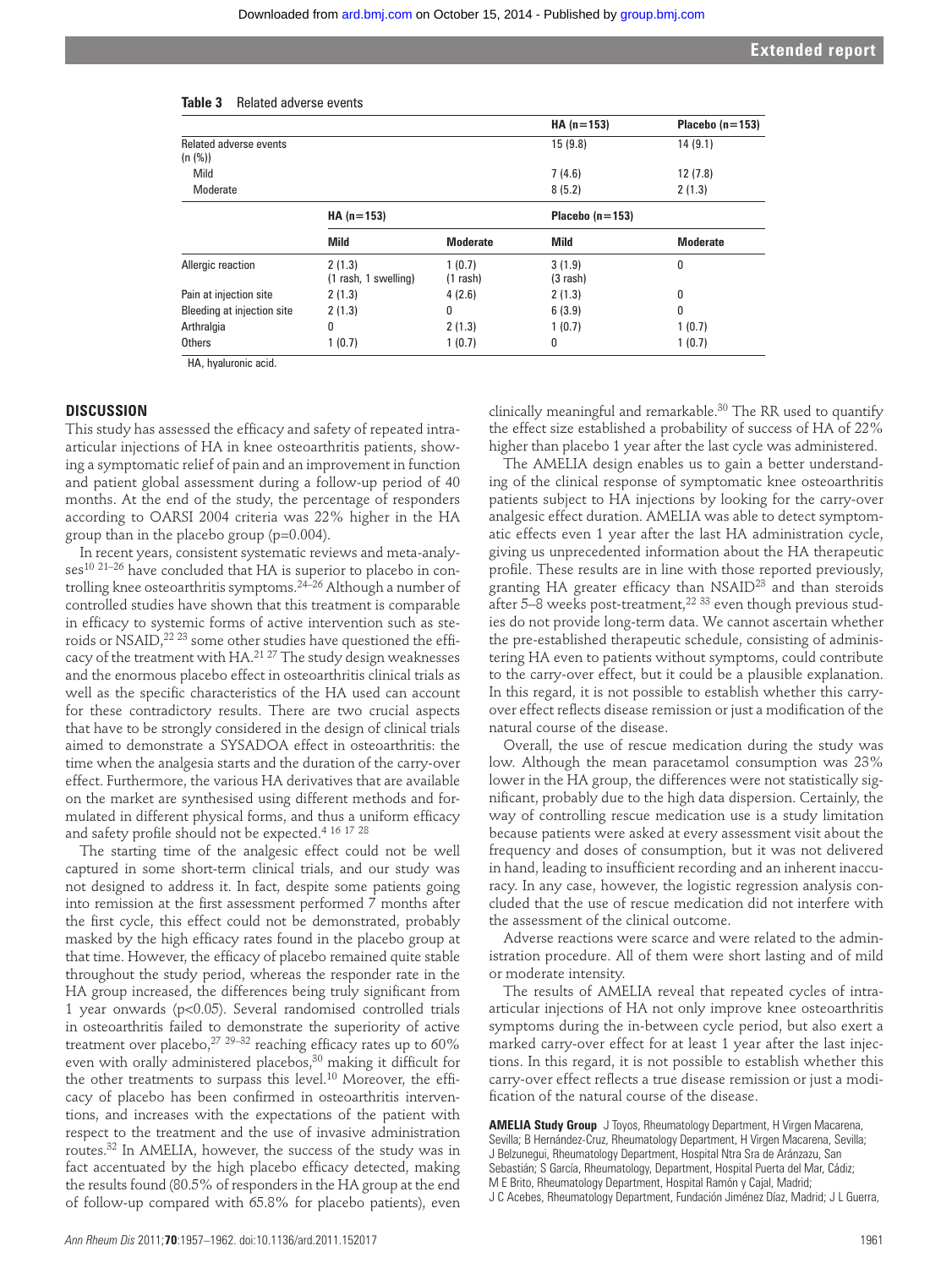### **Extended report**

Rheumatology Department, Hospital Arquitecto Marcide, El Ferrol (La Coruña); J Pujol, Rheumatology Department, Hospital Sant Pau i Santa Tecla, Tarragona; F Blanco, Rheumatology Department, Hospital Juan Canalejo, La Coruña; P Benito, Rheumatology Department, Hospital del Mar, Barcelona; E Chamizo, Rheumatology Department, Hospital de Mérida, Mérida (Badajoz); F A Martínez, Rheumatology Department, Hospital Virgen de la Arrixaca, Murcia; R García, Rheumatology Department, Hospital Clínico Universitario Virgen de la Victoria, Málaga; M Guzmán, Rheumatology Department, Hospital Virgen de las Nieves, Granada; M García, Traumatology Department, Hospital Vall D'Hebrón, Barcelona; J Mulero, Rheumatology Department, Hospital Puerta de Hierro, Madrid.

 **Acknowledgements** The authors would like to thank J Suarez for assisting them with the English translation. They also thank JJ García and M Amor (PIVOTAL SL) for the statistical analysis of the results.

 **Funding** This study was supported by Tedec Meiji Farma SA.

 **Competing interests** PC and MG work at Tedec Meiji Farma SA. The other authors received research funds from Tedec Meiji Farma SA as study investigators.

#### **Patient consent** Obtained.

**Ethics approval** The study was performed in accordance with the principles of good clinical practice guidelines and in compliance with the declaration of Helsinki. The study was conducted with the approval of the ethics committees from each of the centres where the study was performed.

**Provenance and peer review** Not commissioned; externally peer reviewed.

#### **REFERENCES**

- 1. **Herrero-Beaumont G,** Roman-Blas JA, Castañeda S, *et al.* Primary osteoarthritis no longer primary: three subsets with distinct etiological, clinical, and therapeutic characteristics. *Semin Arthritis Rheum* 2009 ; **39** : 71 – 80 .
- 2. **Peat G,** McCarney R, Croft P. Knee pain and osteoarthritis in older adults: a review of community burden and current use of primary health care. *Ann Rheum Dis* 2001 ; **60** : 91 – 7 .
- 3. **Fam H,** Bryant JT, Kontopoulou M. Rheological properties of synovial fluids. *Biorheology* 2007 ; **44** : 59 – 74 .
- **Ghosh P,** Guidolin D. Potential mechanism of action of intra-articular hyaluronan therapy in osteoarthritis: are the effects molecular weight dependent? *Semin Arthritis Rheum* 2002 ; **32** : 10 – 37 .
- 5. **Greenberg DD,** Stoker A, Kane S, *et al.* Biochemical effects of two different hyaluronic acid products in a co-culture model of osteoarthritis. *Osteoarthritis Cartilage* 2006 ; **14** : 814 – 22 .
- 6. **Karna E,** Miltyk W, Palka JA, *et al.* Hyaluronic acid counteracts interleukin-1-induced inhibition of collagen biosynthesis in cultured human chondrocytes. *Pharmacol Res* 2006 ; **54** : 275 – 81 .
- 7. **Takahashi K,** Goomer RS, Harwood F, *et al.* The effects of hyaluronan on matrix metalloproteinase-3 (MMP-3), interleukin-1 beta (IL-1beta), and tissue inhibitor of metalloproteinase-1 (TIMP-1) gene expression during the development of osteoarthritis. *Osteoarthritis Cartilage* 1999 ; **7** : 182 – 90 .
- 8. **Takahashi K,** Hashimoto S, Kubo T, *et al.* Effect of hyaluronan on chondrocyte apoptosis and nitric oxide production in experimentally induced osteoarthritis. *J Rheumatol* 2000 ; **27** : 1713 – 20 .
- 9. **Waddell DD,** Kolomytkin OV, Dunn S, *et al.* Hyaluronan suppresses IL-1betainduced metalloproteinase activity from synovial tissue. *Clin Orthop Relat Res* 2007 ; **465** : 241 – 8 .
- 10. **Bruyère O,** Burlet N, Delmas PD, *et al.* Evaluation of symptomatic slow-acting drugs in osteoarthritis using the GRADE system. *BMC Musculoskelet Disord* 2008 ; **9** : 165 .
- 11. **Dougados M.** Symptomatic slow-acting drugs for osteoarthritis: what are the facts? *Joint Bone Spine* 2006 ; **73** : 606 – 9 .
- 12. **Altman RD, Hochberg MC, Moskowitz RW, et al. Recommendations for the medical** management of osteoarthritis of the hip and knee. 2000 update. American College

of Rheumatology Subcommittee on Osteoarthritis Guidelines. *Arthritis Rheum* 2000; **43** :1905–15.

- 13. **Jordan KM,** Arden NK, Doherty M, *et al.* EULAR Recommendations 2003: an evidence based approach to the management of knee osteoarthritis: report of a Task Force of the Standing Committee for International Clinical Studies Including Therapeutic Trials (ESCISIT). Ann Rheum Dis 2003;62:1145-55.
- 14. The National Collaborating Centre for Chronic Conditions . Osteoarthritis: National Clinical Guideline for Care and Management in Adults. London: Royal College of Physicians, 2008.
- 15. **Zhang W,** Moskowitz RW, Nuki G, *et al.* OARSI recommendations for the management of hip and knee osteoarthritis, Part II: OARSI evidence-based, expert consensus guidelines. *Osteoarthritis Cartilage* 2008 ; **16** : 137 – 62 .
- 16. **Prieto JG,** Pulido MM, Zapico J, *et al.* Comparative study of hyaluronic derivatives: rheological behaviour, mechanical and chemical degradation. *Int J Biol Macromol* 2005 ; **35** : 63 – 9 .
- 17. **Sánchez-Lázaro J,** Díaz-Gállego L. The clinical impact of physical-chemical characteristics of different hyaluronic acids as a treatment for osteoarthritis. *Int J Biol Macromol* 2006 ; **38** : 300 – 1 .
- 18. **Altman R,** Asch E, Bloch D, *et al.* Development of criteria for the classification and reporting of osteoarthritis. Classification of osteoarthritis of the knee. Diagnostic and Therapeutic Criteria Committee of the American Rheumatism Association. *Arthritis Rheum* 1986 ; **29** : 1039 – 49 .
- 19. **Kellgren JH,** Lawrence JS. Radiological assessment of osteo-arthrosis. *Ann Rheum Dis* 1957 ; **16** : 494 – 502 .
- 20. **Pham T,** van der Heijde D, Altman RD, *et al.* OMERACT–OARSI initiative: Osteoarthritis Research Society International set of responder criteria for osteoarthritis clinical trials revisited. Osteoarthritis Cartilage 2004;12:389-99.
- 21. **Arrich J,** Piribauer F, Mad P, *et al.* Intra-articular hyaluronic acid for the treatment of osteoarthritis of the knee: systematic review and meta-analysis. *Can Med Assoc J* 2005 ; **172** : 1039 – 43 .
- 22. **Bannuru RR,** Natov NS, Obadan IE, *et al.* Therapeutic trajectory of hyaluronic acid versus corticosteroids in the treatment of knee osteoarthritis: a systematic review and meta-analysis. *Arthritis Rheum* 2009 ; **61** : 1704 – 11 .
- 23. **Bellamy N,** Campbell J, Welch V, *et al.* Viscosupplementation for the treatment of osteoarthritis of the knee. *Cochrane Database Syst Rev* 2006;2:CD005321.
- 24. **Lo GH,** LaValley M, McAlindon T, *et al.* Intra-articular hyaluronic acid in treatment of knee osteoarthritis: a meta-analysis. JAMA 2003;290:3115-21.
- 25. **Modawal A,** Ferrer M, Choi HK, *et al.* Hyaluronic acid injections relieve knee pain. *J Fam Pract* 2005 ; **54** : 758 – 67 .
- 26. **Wang CT,** Lin J, Chang CJ, *et al.* Therapeutic effects of hyaluronic acid on osteoarthritis of the knee. A meta-analysis of randomized controlled trials. *J Bone Joint Surg Am* 2004 ; **86-A** : 538 – 45 .
- 27. **Jørgensen A,** Stengaard-Pedersen K, Simonsen O, *et al.* Intra-articular hyaluronan is without clinical effect in knee osteoarthritis: a multicentre, randomised, placebocontrolled, double-blind study of 337 patients followed for 1 year. *Ann Rheum Dis* 2010 ; **69** : 1097 – 102 .
- **Band PA.** OARSI update on the evidence for osteoarthritis therapies: comment on the nomenclature used for intra-articular hyaluronan. *Osteoarthritis Cartilage* 2010 ; **18** : 1235 ; author reply 1236.
- 29. **Altman RD,** Moskowitz R. Intraarticular sodium hyaluronate (Hyalgan) in the treatment of patients with osteoarthritis of the knee: a randomized clinical trial. Hyalgan Study Group. *J Rheumatol* 1998; 25:2203-12.
- 30. **Clegg DO,** Reda DJ, Harris CL, *et al.* Glucosamine, chondroitin sulfate, and the two in combination for painful knee osteoarthritis. *N Engl J Med* 2006;354:795-808.
- 31. **Smith MD,** Wetherall M, Darby T, *et al.* A randomized placebo-controlled trial of arthroscopic lavage versus lavage plus intra-articular corticosteroids in the management of symptomatic osteoarthritis of the knee. *Rheumatology (Oxford)* 2003 ; **42** : 1477 – 85 .
- 32. **Zhang W,** Robertson J, Jones AC, *et al.* The placebo effect and its determinants in osteoarthritis: meta-analysis of randomised controlled trials. *Ann Rheum Dis* 2008 ; **67** : 1716 – 23 .
- 33. **Bellamy N,** Campbell J, Robinson V, *et al.* Intraarticular corticosteroid for treatment of osteoarthritis of the knee. *Cochrane Database Syst Rev* 2006;2:CD005328.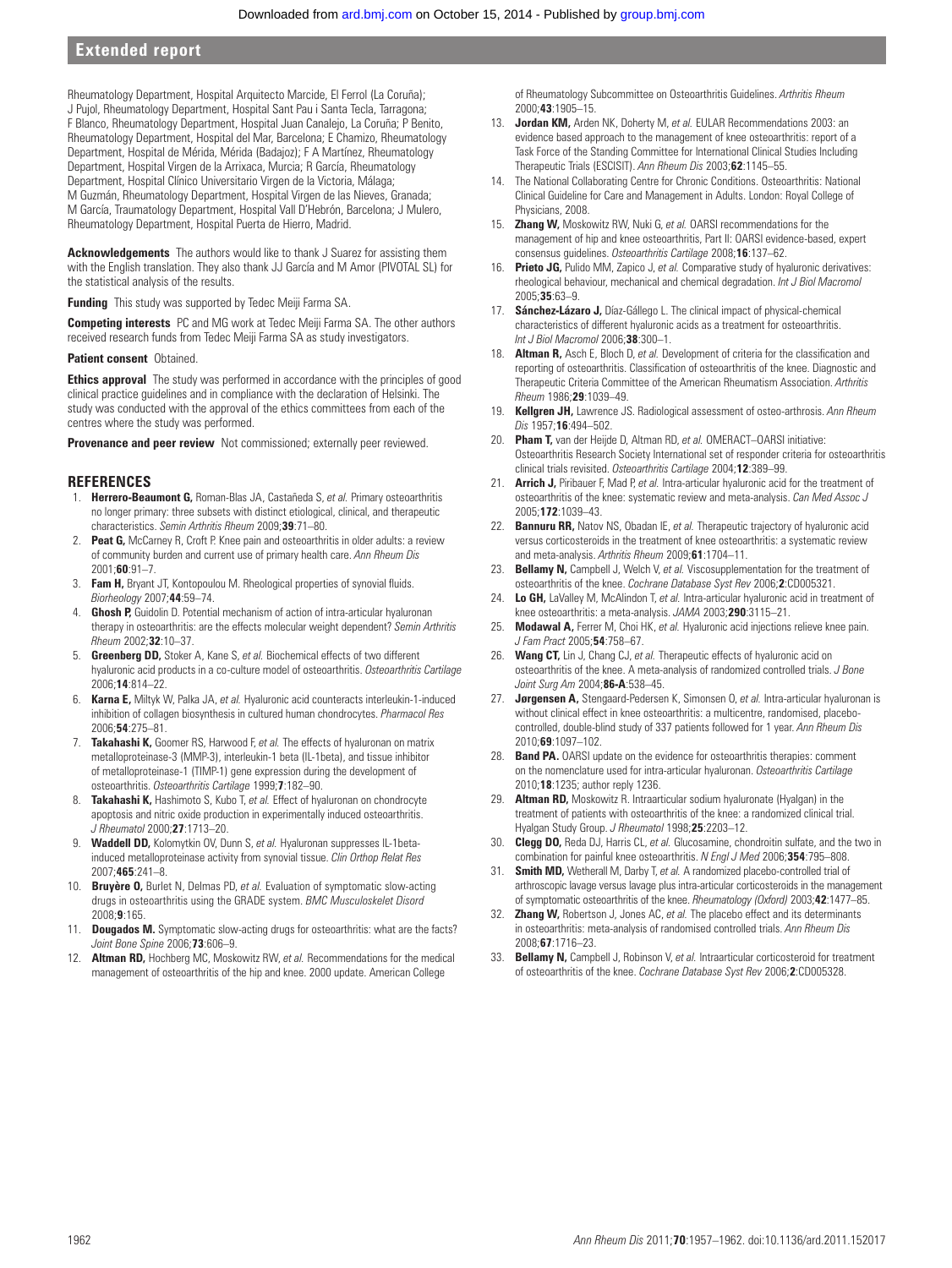## **in knee osteoarthritis: the AMELIA project intra-articular injections of hyaluronic acid efficacy and carry-over effect of repeated placebo-controlled study to assess the A 40-month multicentre, randomised**

F Navarro-Sarabia, P Coronel, E Collantes, et al.

doi: 10.1136/ard.2011.152017 17, 2011 Ann Rheum Dis 2011 70: 1957-1962 originally published online August

**<http://ard.bmj.com/content/70/11/1957.full.html>** Updated information and services can be found at:

These include:

| <b>References</b>                  | This article cites 31 articles, 7 of which can be accessed free at:<br>http://ard.bmj.com/content/70/11/1957.full.html#ref-list-1                                                                                              |
|------------------------------------|--------------------------------------------------------------------------------------------------------------------------------------------------------------------------------------------------------------------------------|
|                                    | Article cited in:<br>http://ard.bmj.com/content/70/11/1957.full.html#related-urls                                                                                                                                              |
| <b>Open Access</b>                 | This paper is freely available online under the BMJ Journals unlocked<br>scheme, see http://ard.bmj.com/info/unlocked.dtl                                                                                                      |
| <b>Email alerting</b><br>service   | Receive free email alerts when new articles cite this article. Sign up in<br>the box at the top right corner of the online article.                                                                                            |
| <b>Topic</b><br><b>Collections</b> | Articles on similar topics can be found in the following collections<br>Open access (416 articles)<br>Degenerative joint disease (3983 articles)<br>Musculoskeletal syndromes (4258 articles)<br>Osteoarthritis (820 articles) |

**<http://group.bmj.com/group/rights-licensing/permissions>** To request permissions go to:

**<http://journals.bmj.com/cgi/reprintform>** To order reprints go to:

**<http://group.bmj.com/subscribe/>** To subscribe to BMJ go to: